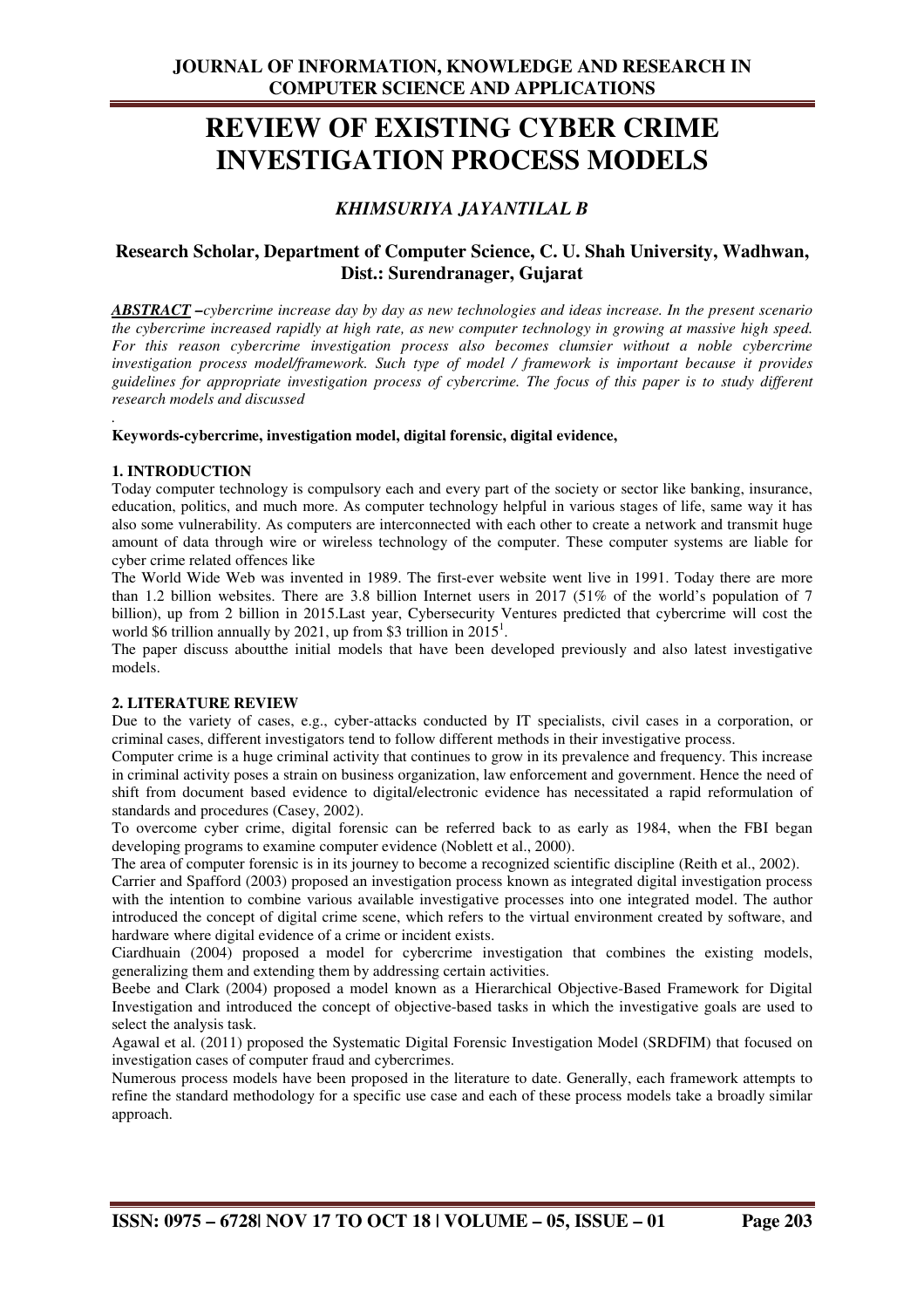### **2.1 LIST OF EXISTING MODELS:**

The following table listed various models

| Sr. No         | Year                     | $\bf{I}$<br>$\mathbf n$<br>t<br>$\mathbf{V}$<br>e<br>n<br>$\mathbf 0$<br>r                                     | $M$ o d e l<br>$\mathbf{0}$ f<br>N a m e                                          |
|----------------|--------------------------|----------------------------------------------------------------------------------------------------------------|-----------------------------------------------------------------------------------|
| $\mathbf{1}$   | 1995                     | M<br>$\mathbf P$<br>$1$ i<br>$\mathbf{1}$<br>$\mathbf{o}$<br>t<br>t                                            | Computer Forensic Process                                                         |
| $\overline{c}$ | 2001                     | $\&$<br>H e i s e r<br>K r u s e                                                                               | Digital Forensic Investigation Model                                              |
| 3              | 2001                     | P<br>$\mathbf{1}$<br>a<br>m<br>e<br>$\mathbf{r}$                                                               | Generic Investigation Process                                                     |
| 4              | 2002                     | Gunsh<br>Reith<br>, Carr, &                                                                                    | Abstract Model of the Digital Forensic Procedures                                 |
| 5              | 2003                     | Carrier<br>Spafford<br>$\&$                                                                                    | An Integrated Digital Investigation Process                                       |
| 6              | 2003                     | S<br>t<br>h<br>$\rm e$<br>p<br>e<br>$\mathbf n$<br>$\mathbf n$<br>S<br>$\mathbf{o}$                            | End To End Digital Investigation                                                  |
| $\tau$         | 2004                     | Carrier<br>Spafford<br>$\&$                                                                                    | Enhanced Digital Investigation Process Model                                      |
| $\,8\,$        | 2004                     | Baryamureeba & Tushabe                                                                                         | Enhance Integrated Digital Investigation Process                                  |
| 9              | 2004                     | $\mathbf{i}$<br>$\mathsf{C}$<br>$\boldsymbol{h}$<br>d<br>$\mathbf{i}$<br>a<br>$\bf r$<br>u<br>a<br>$\mathbf n$ | Extended Model of Cyber Crime Investigation                                       |
| 1              | 2004<br>$\mathbf{0}$     | B<br>e e b e<br>$\&$<br>$C_1$ a r<br>$\bf k$                                                                   | Hierarchical , Objective Based Framework                                          |
| $\mathbf{1}$   | 2004<br>1                | Carrier<br>$\&$<br>Spafford                                                                                    | Event Based Digital Forensic Investigation Framework                              |
| 1              | $\overline{2}$<br>2005   | Jan Guynes Clerk & Nocole Lang Beebe                                                                           | A Hierarchical, Objectives-Based Framework for the Digital Investigations Process |
| $\,1$          | 3<br>2006                | Kohn, Eloff, & Oliver                                                                                          | Investigation Framework                                                           |
| $\mathbf{1}$   | 2006<br>$\overline{4}$   | K.Roger, Goldman, Mislan, Wedge & Debtota                                                                      | Computer Forensic Field Triage Process Model                                      |
| $\mathbf{1}$   | 5<br>2007                | Freiling & Schwittay                                                                                           | Investigation Process model                                                       |
| $\mathbf{1}$   | 20007<br>6               | Sundresan<br>P e r u m a l                                                                                     | D F M<br>M I P<br>b a s e d<br>$o$ $n$                                            |
| $\mathbf{1}$   | $\boldsymbol{7}$<br>2011 | Mr. Ankit Agarwal, Ms. Megha Gupta, Mr. Saurabh Gupta, Prof. (Dr.) Subhash Chandra Gupta                       | Systematic Digital Forensic Investigation Model                                   |
| $\mathbf{1}$   | $\,8\,$<br>2011          | $Y$ on $g$ - $D$ a $1$<br>$S$ h i n                                                                            | new model for cyber crime investigation procedure                                 |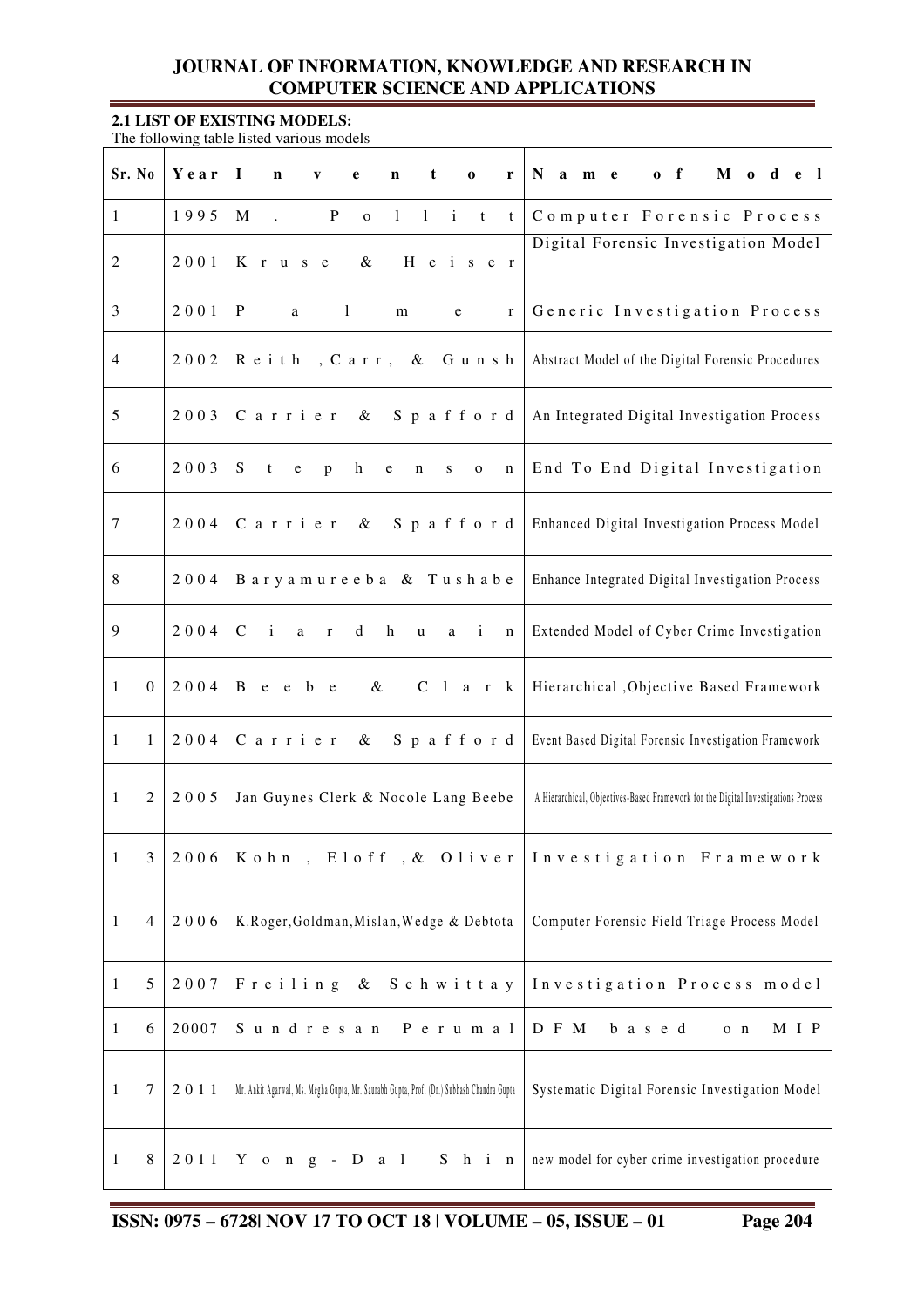| $\mathbf{1}$     | 9                | 2011 | Inikpi, Dr Chris, Dr David                                                      | A new approach of Digital forensic model of Digital forensic investigation                               |
|------------------|------------------|------|---------------------------------------------------------------------------------|----------------------------------------------------------------------------------------------------------|
| $\overline{c}$   | $\boldsymbol{0}$ | 2011 | Yunus Yusoff, Roslan Ismail and Zainuddin Hassan                                | Generic Computer Forensic Investigation Model                                                            |
| $\overline{2}$   | $\mathbf{1}$     | 2012 | ATSA ETOUNDI Roger, MBOUPDA MOYO Achille                                        | Multi-Perspective Cybercrime Investigation Process Modeling                                              |
| 2                | $\overline{2}$   | 2012 | $K$ umar<br>$A$ r $u$ n<br>$B \cdot R$                                          | S<br>$\mathbf{P}$<br>M                                                                                   |
| $\boldsymbol{2}$ | 3                | 2014 | Dr. Ajeet Singh Poonia                                                          | Cyber Crime Investigation Model                                                                          |
| 2                | $\overline{4}$   | 2014 | $\mathsf{C}$<br>h<br>P<br>a<br>$\mathbf{i}$<br>$\sim$<br>$\mathbf{V}$<br>a<br>n | $\mathbf{F}$<br>$\mathbf{I}$<br>D<br>M                                                                   |
| $\overline{2}$   | 5                | 2014 | Shahzad, Oliver, Ibrahim                                                        | $\overline{2}$<br>$\mathbf{P}$<br>U<br>a<br>${\bf S}$                                                    |
| $\overline{2}$   | 6                | 2015 | SNEHIL VIDWARSHI, NIDHI CHANDRA                                                 | Analysis Of Development Phases In Digital Forensics Model                                                |
| $\overline{2}$   | $\tau$           | 2015 | Fakeeha Jafari and Rabail Shafique Satti                                        | Domain Specific Cyber Forensics Investigation Process Model                                              |
| $\overline{2}$   | $8\,$            | 2015 | Konh, Eloff, Eloff                                                              | $\bf I$<br>${\bf D}$<br>$\, {\bf P}$<br>$\boldsymbol{\mathrm{F}}$<br>M                                   |
| $\overline{2}$   | 9                | 2015 | Vlachopoulos, Magkoe, Chrissikopolous                                           | M<br>f o<br>d<br>$\overline{1}$<br>H<br>$\mathbf{o}$<br>$\mathbf e$<br>Ε<br>$\mathbf{I}$<br>$\mathbf{r}$ |
| 3                | $\boldsymbol{0}$ | 2015 | Jia-Rong Sun, Mao-Lin Shih, Min-Shiang Hwang;                                   | Cybercrime Investigation Procedure                                                                       |
| $\mathfrak{Z}$   | 1                | 2017 | Parag<br>$H$ .<br>Rughani                                                       | Artificial Intelligence based Digital Forensic Framework                                                 |
| 3                | $\overline{2}$   | 2017 | Matthew N. O. Sadiku, Mahamadou Tembely, and Sarhan M. Musa                     | Multiple domains of digital forensics                                                                    |

### **2.2. MODELS DESCRIPTION:**

Here, description of some selected model given below:

### Model1: Computer Forensic Process by M. Pollitt

the methodology of this model is for dealing with digital evidence investigation so thatthe results of the investigation consistent and legally acceptable. This model consist four phases.The Acquisitionphase define the evidence is acceptable and approved from authority. Identificationphase identifies the components used in investigation.The Evaluationphase evaluates the case. The Admission presents the evidence in the prosecution.

### Model2: Digital Forensic Investigation Model by Kruse & Heiser

This model consists of phases named Acquiring, Authenticating and Analyzing. This model was developed to resolve cyber crime. This model does not provide detailed information. There are only fundamental stages.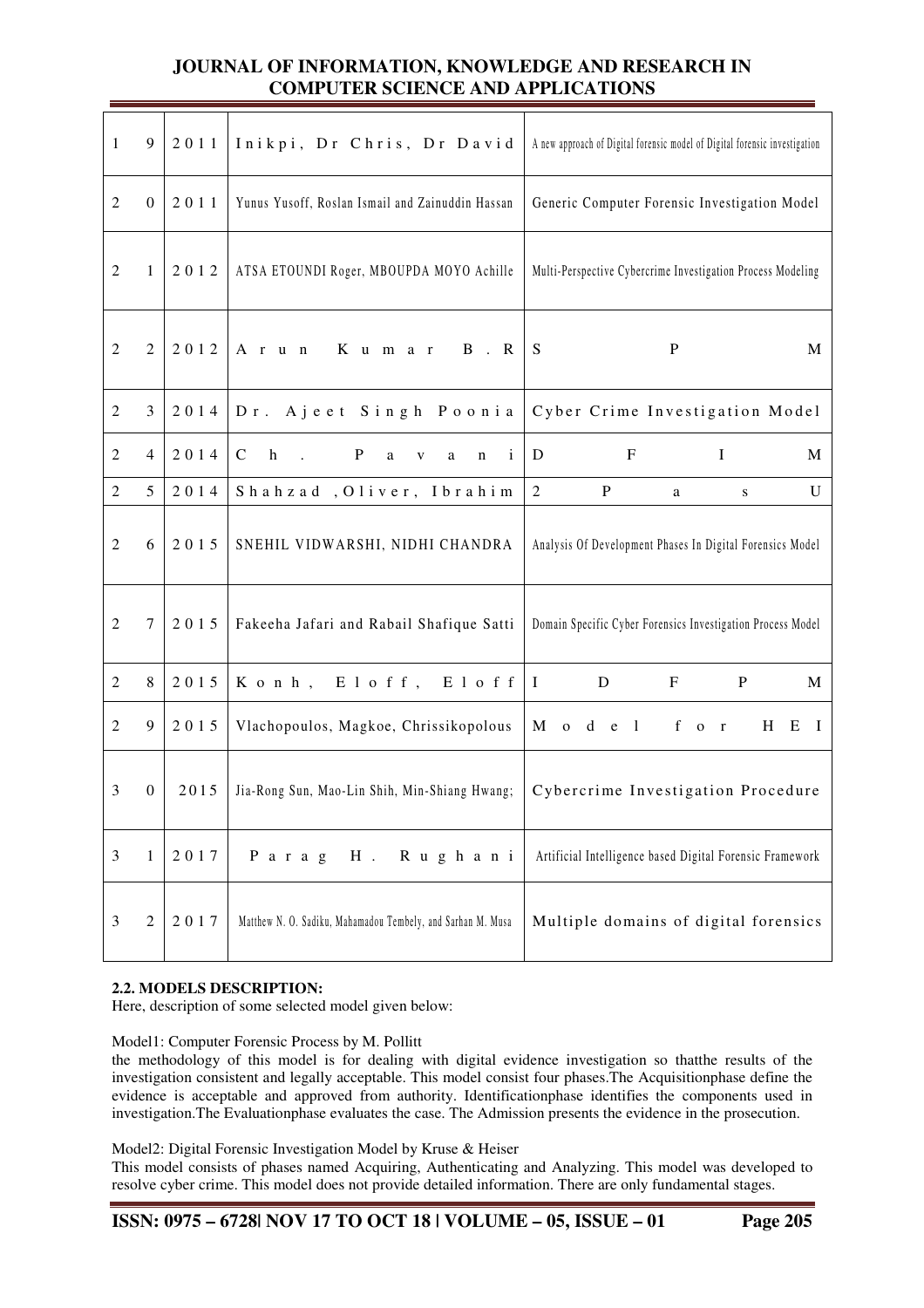### Model3: Abstract Model of the Digital Forensic Procedures by Reith ,Carr, & Gunsh

In this model consist nine phases, Identification, preparation, Approach Strategy, Preservation, Collection, Examination, Analysis, Presentation and Returning Evidence.The more different phases are preparation, Approach Strategy and Returning Evidence.The preparation phase followed byApproach Strategy in which physical and digital evidence properly preserved and secured. When the whole investigation completed the evidence should be returned.

### Model4: An Integrated Digital Investigation Process by Carrier & Spafford

This model comprises various processes of investigation in to a single integrated model. The model starts with Readiness phase, means equipment and personnel are ready for investigation.

There are two types of readiness,Operation Readiness and Infrastructure Readiness*.*The Deployment phase indicates mechanism to detect and confirm an incident has occurred. The further phases are Detection & Notification and Confirmation & Authorization.Next is Physical Crime Scene Investigation phase indicates physical evidence is collected and analyzed. The sub phases are Preservation, Survey, Documentation, Search & Collection, Reconstruction and Presentation .The Digital Crime Investigation phase similar to Physical Crime Scene Investigation phase, only focus on digital evidence. The Review phase, find out the area of enhancement of the result. This model provide the scope for optimizing further investigation.

Model5: Enhance Integrated Digital Investigation Process by Baryamureeba & Tushabe

This model based on Integrated Digital Investigation Process (IDIP) model. The trackback phase is different phase in this. It is allow the investigator to trace back all the different way the computer or device used by the criminal. There are readiness, deployment, traceback, dynamite and review phases. The work of readiness, deployment phase and review phases are as per previous discussion. The dynamite phase is identifying the potential of culprits to do the crime. Collect the evidence and analyze and make hypothesis. It has Physical Crime Scene Investigation, Digital Crime Scene Investigation, Reconstruction and Communication sub phases. This model is implemented in at particular level of investignation.

### Model6: Hierarchical, Objective Based Framework by Beebe & Clerk

This framework divided in tow tier framework, the first tier phases are preparation, incident response, Data Collection, Data Analysis, Presentation of Findings and Incident Closure. The second tier phases are object base sub phases (OBSP).The framework is hierarchical and objectives based. The first tier represent simple and easy framework. The framework emphases on sub phases and tasks of hierarchy. As author stated, the proposed set of objectives is arguably incomplete and is proposed to stimulate additional discussion and development.

### Model7: Integrated Framework by Kohn, Eloff ,& Oliver

In this proposed framework, there are three phases: preparation; investigation, and presentation. These phases are make generalize the framework. The aim of Preparation phase is to make standard policy, legal advice, documentation and planning. The investigation phase involve the activities like searching and identify the evidence on a computer system, collect, transport, storage, examine and analysis. The Presentation phase involves presenting the analysis and proves the analysis.

### Model8: Computer Forensic Field Triage Process Model by K.Roger,Goldman,Mislan,Wedge & Debtota

This model defines as those investigative processes that are conducted within the first few hours of an investigation, that provide information used during the suspect interview and search execution phase. This model includes the phases named Planning, Triage, User usage profile, Chronology timelines, Internet and Case specific. There The Planning phase indicates proper planning. The Triage phase directly deals with actual crime. the Usage/User Profiles phase involves examination and analysis. The Home Directory activity indication the inspection of directory and sub directories. The File Properties activity check the ownership of objects. The File Properties activity examines the system registry. The Chronology/Timeline phase concentrates on expenditure and timeline of the investigation. The Internet phase includes various internet related inspection like email check. In this Browser Artifacts activity involve checking cookies, history etc. The E-mail Artifacts involves analysis of the email. The Instant Messaging Artifacts activity contains checking of instant messages. The Case Specific Evidence phase specifics a particular case. This model does not implement in complicated and diverse cases.

Model9: Systematic Digital Forensic Investigation Model by Mr. Ankit Agarwal, Ms. Megha Gupta, Mr. Saurabh Gupta, Prof. (Dr.) Subhash Chandra Gupta

This model consists of eleven phases named Preparation, Securing theScene, Survey & Recognition, Documentation of Scene, Communication Shielding, Evidence Collection, Preservation, Examination, Analysis,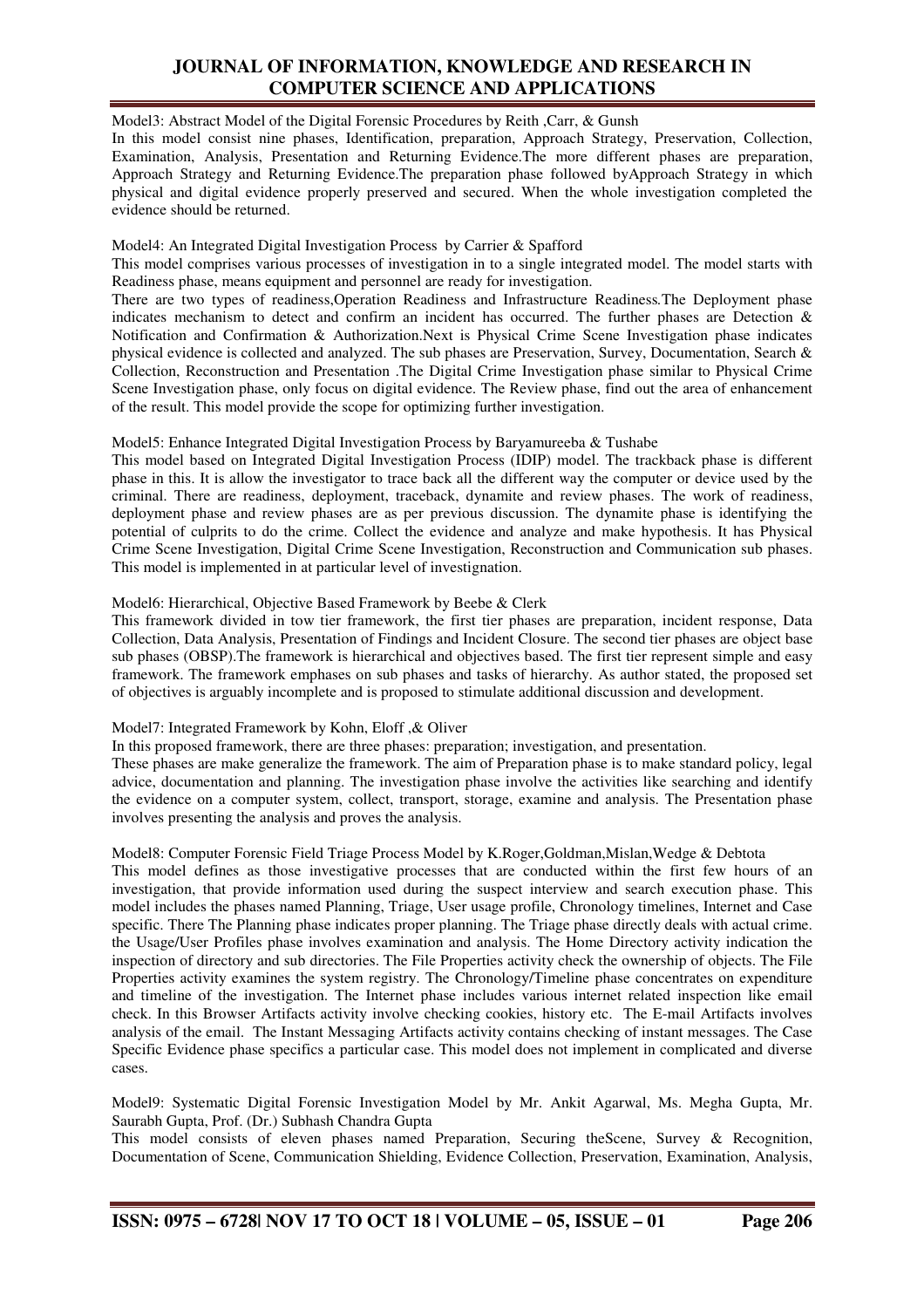Presentation and Result. This is comprehensive model and flexible model. This model creates complexityand time consuming process

. Model10: new model for cyber crime investigation procedure byYong-Dal Shin

This model consist of ten main phases. These phases are Readiness phase, Consulting with crime prolifier, cyber crime classification& Investigation, Priority decision, Damaged cyber crime scene investigation, Analysis by prolifier, Suspects tracking, Injurer cyber crime scene investigation, Suspects summon, cyber crime logical reconstruction and Writing report.

Model11: Generic Computer Forensic Investigation Model by Yunus Yusoff, Roslan Ismail and Zainuddin Hassan

In this model grouped various phases or activities of the previous developed models. The models is divided into five general group or phases. These phases are Pre-Process, Acquisition & Preservation, Analysis, Presentation and Post-Process phase. In Pre-Process phase concern with all of the activities needed to be done prior to the actual investigation,Acquisition & Preservation phase related to indentify, collect, transport, store and reservation of data. Presentation phase related to documentation and presentation of the investigation to the authority. Post-Process phase, concern with appropriate closure of the investigation of the case. Analysis phase concern with forensic investigation process, analysis of data is done here. This model provide guidelines. The phases in this model are more general.

Model12: Cyber Crime Investigation Model by Dr. Ajeet Singh Poonia

There are eleven phases in this model named Crime, Realization, Authorization, Audit planning, Auditing, Manage evidence, Hypothesis, Challenge analysis, Final report presentation, Updating policies, Report abstraction and dissemination. This model tries to capture all investigation procedure. The realization phase identifies that crime has been occurred. Authorization phase involves activities between investigator and victims. In audit planning phase all necessary preparation done. The Managing evidences phase manage the relevant evidences. The Hypothesis phase makes the hypothesis. The Challenge analysis phase involves proves the validated of hypothesis. The Final report presentation phase made a final reporting. The Updating polices phase involves updating of policies. The Report abstraction and Dissemination phase represent final report to the public.

Model13:Domain Specific Cyber Forensics Investigation Process Model by Rabail S. Satti and Fakeeha Jafari This model is domain specific to establish a policy and process follow of cyber forensic invstigation. This model presented to address to the specific domain of university which is under government law. This model includes ten different phases named Establishment of institutionalcyber forensics investigations SOPs,Strategic planning & scope definition, Cyber scene sealing, Evidence Collection (by Investigating Authorities), Evidence preservation, Extraction of Relevant Evidences,Evidence analysis, Presentation of analysis and findings,Archiving of Case History Records and Post-case review.This model is generic in nature. Digital investigation process is complex in nature when new phases are added in the process flow

### Model14: Digital ForensicsInvestigation Model by Ch. Pavani

This model has four stages, stage one investigation preparation, stage two evidence acquisition, stage three analysis of evidence and stage four results dissemination. Each stage divided into sub stages. The sub stages define as too general for investigation and practical use.

#### Model15: Artificial Intelligence based Digital Forensic Framework by Parag H. Rughani

In this framework author represent conceptual framework used to assist automated tools and intelligent tools for digital forensic investigation process. this framework is based on machine learning concept. The framework is divided into three phases like Smart Acquisition, Smart Analysis and Smart Presentation. The Smart Acquisition involve AI forensic tool to acquire the whole image. The Smart Analysis involves reducing the large analysis time.Smart Presentation represent smart reporting tool used for representation. As stated in paper major limitation of this framework is its dependency on training data sets. Another limitation is size of training data sets

### **3. CONCLUSION**

There are number of cyber investigation process model was proposed by various authors. Many of the existing cyber crime investigation models are abstract in the context of Law Enforcement investigation and are largely restricted to the examination of a definitive technical crime scene and the forensic recovery of digital evidence